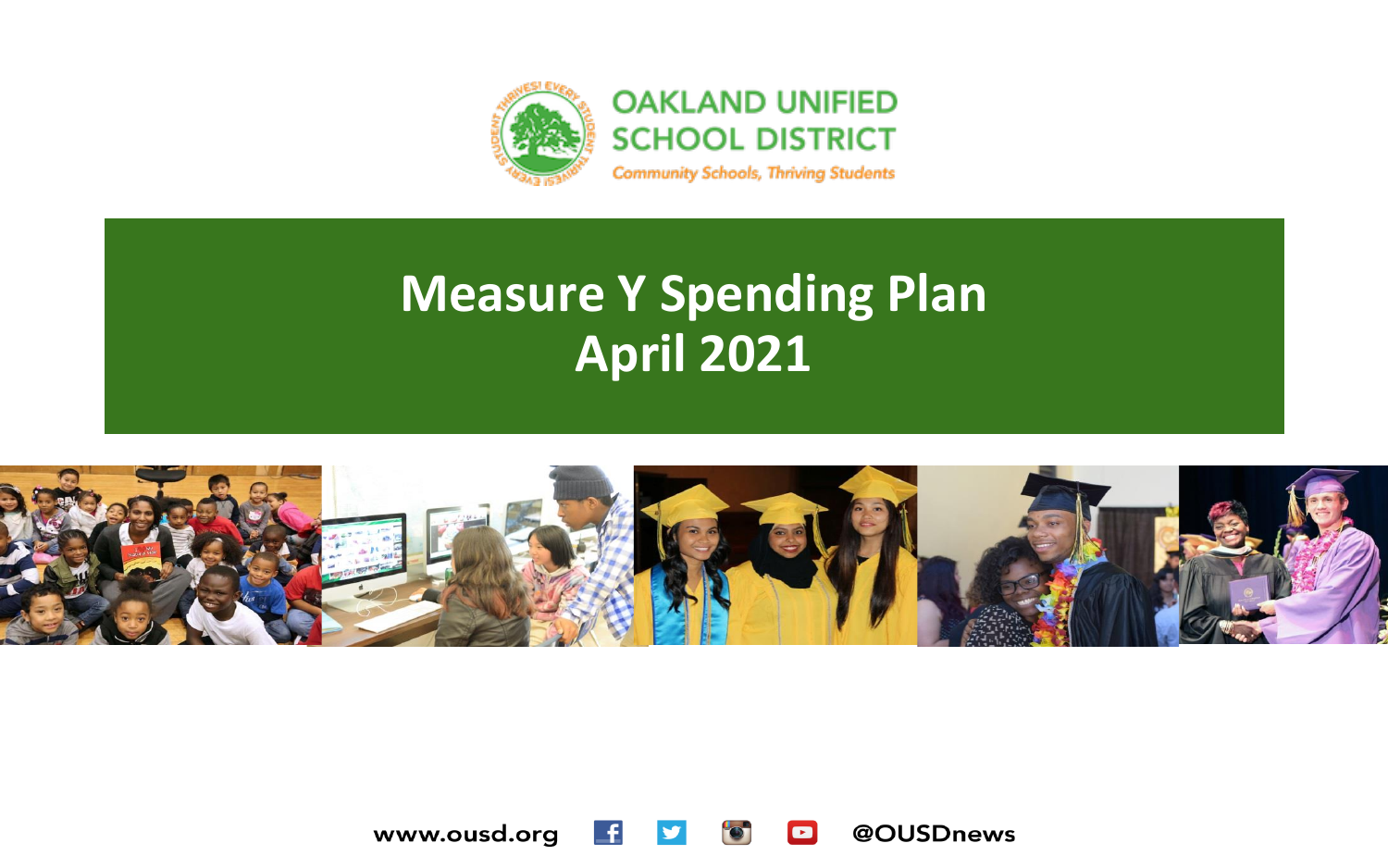- This initial Measure Y Spending Plan is presented to Board for approval.
- Approval of a spending plan is needed to start the preconstruction activities for projects authorized in Measure Y
- Note: Laurel CDC, Claremont MPR, and Cole Central Administration all have planning funds authorized in Measure J.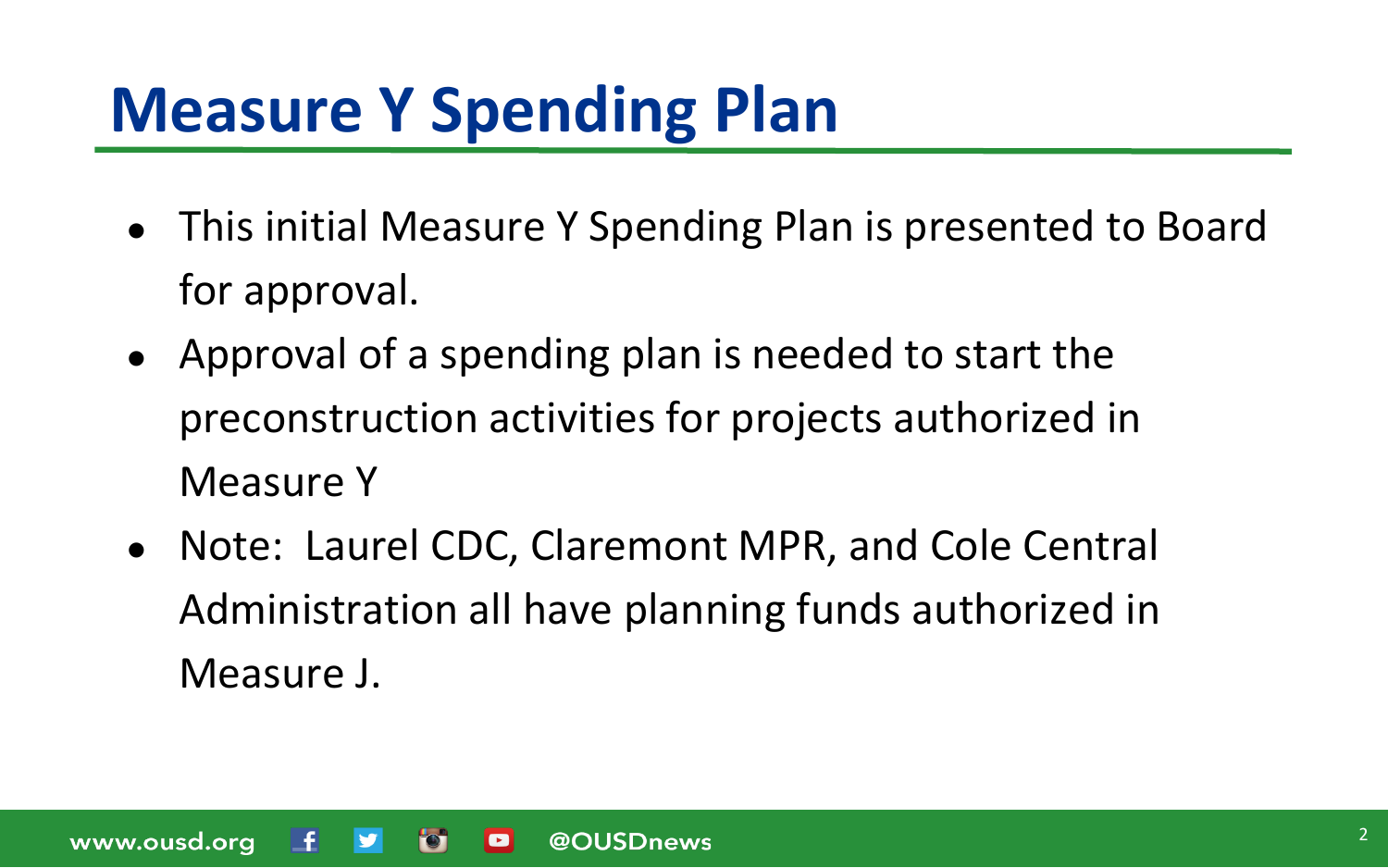- This spending plan is based on the following two documents:
	- Measure Y Bond Ballot language
	- Board approved preliminary project budgets (June 2020)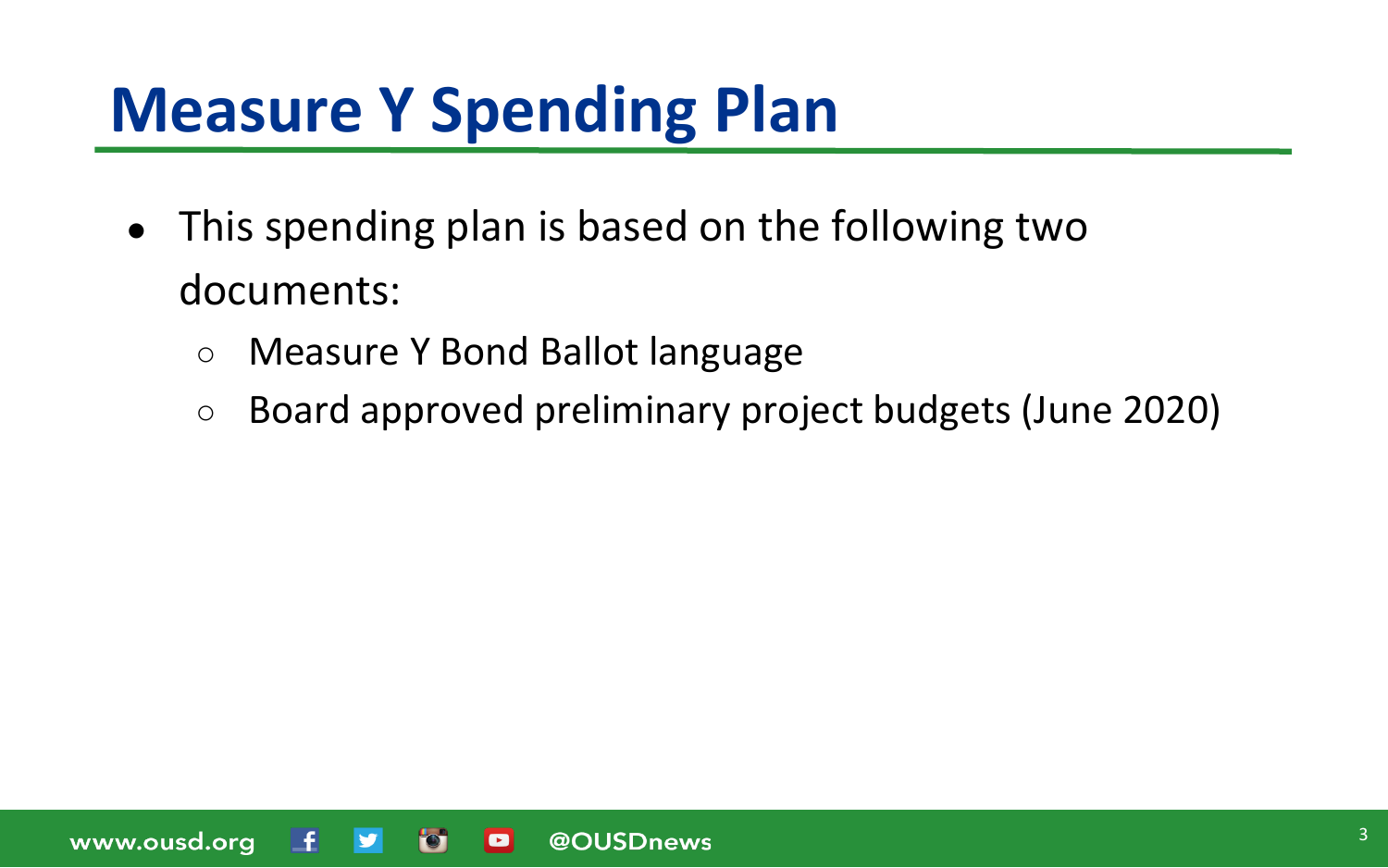- In this initial spending plan we are requesting:
	- full project funding for projects with preconstruction already completed:
		- Cole Central Admin (DSA approved) (or funding for alternate central admin project)
		- Claremont MPR (DSA approval projected September 2021)
		- Laurel CDC (DSA approval projected December 2021)
	- full pre-construction funding for projects with confirmed educational programs
		- we need to complete pre-construction tasks to return to Board with project budgets that incorporates all costs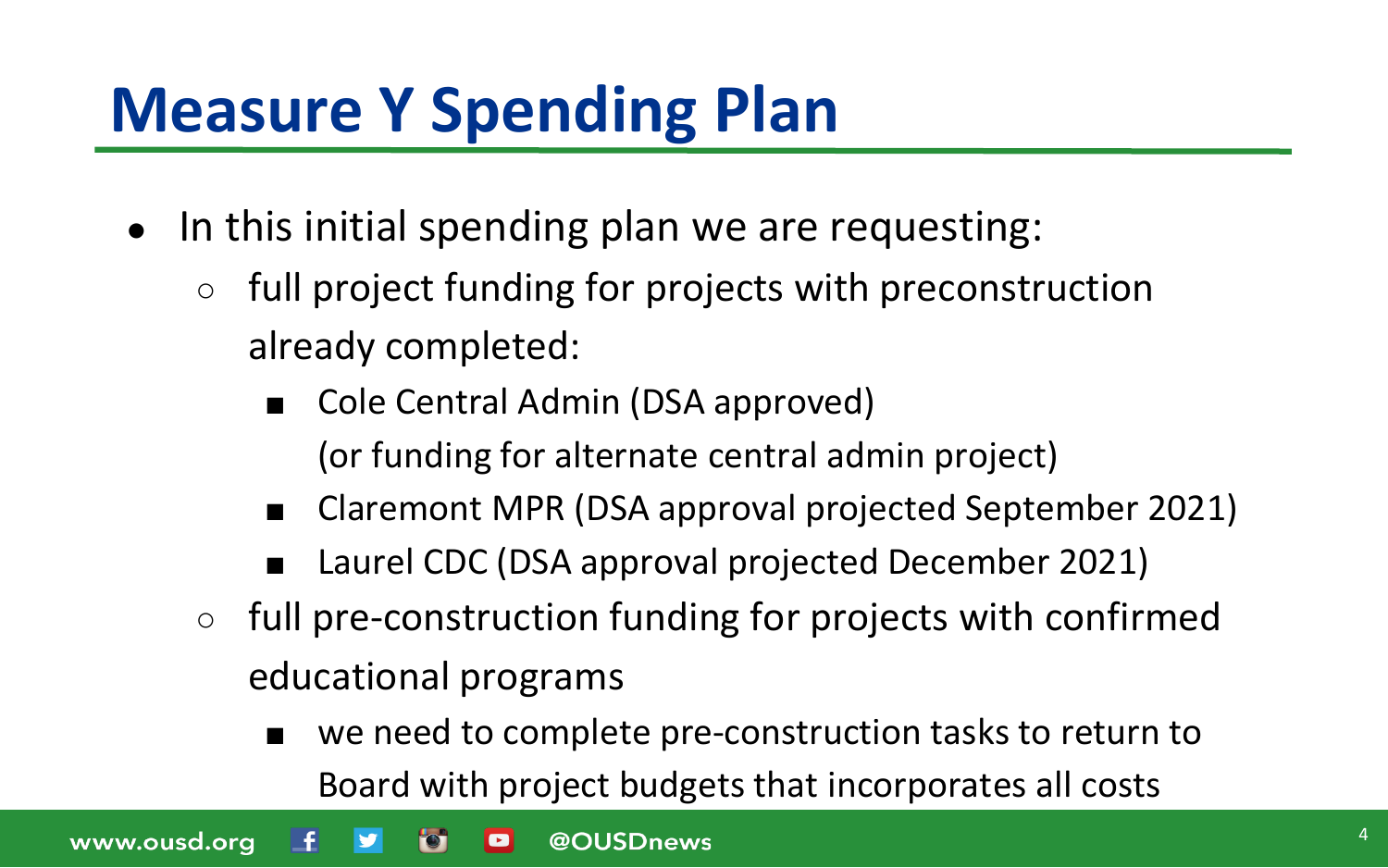• We will be returning to Board on a regular basis to update the spending plan as full project scopes and budget are finalized. We need approval of this initial spending plan to start the process and follow through on Measure Y.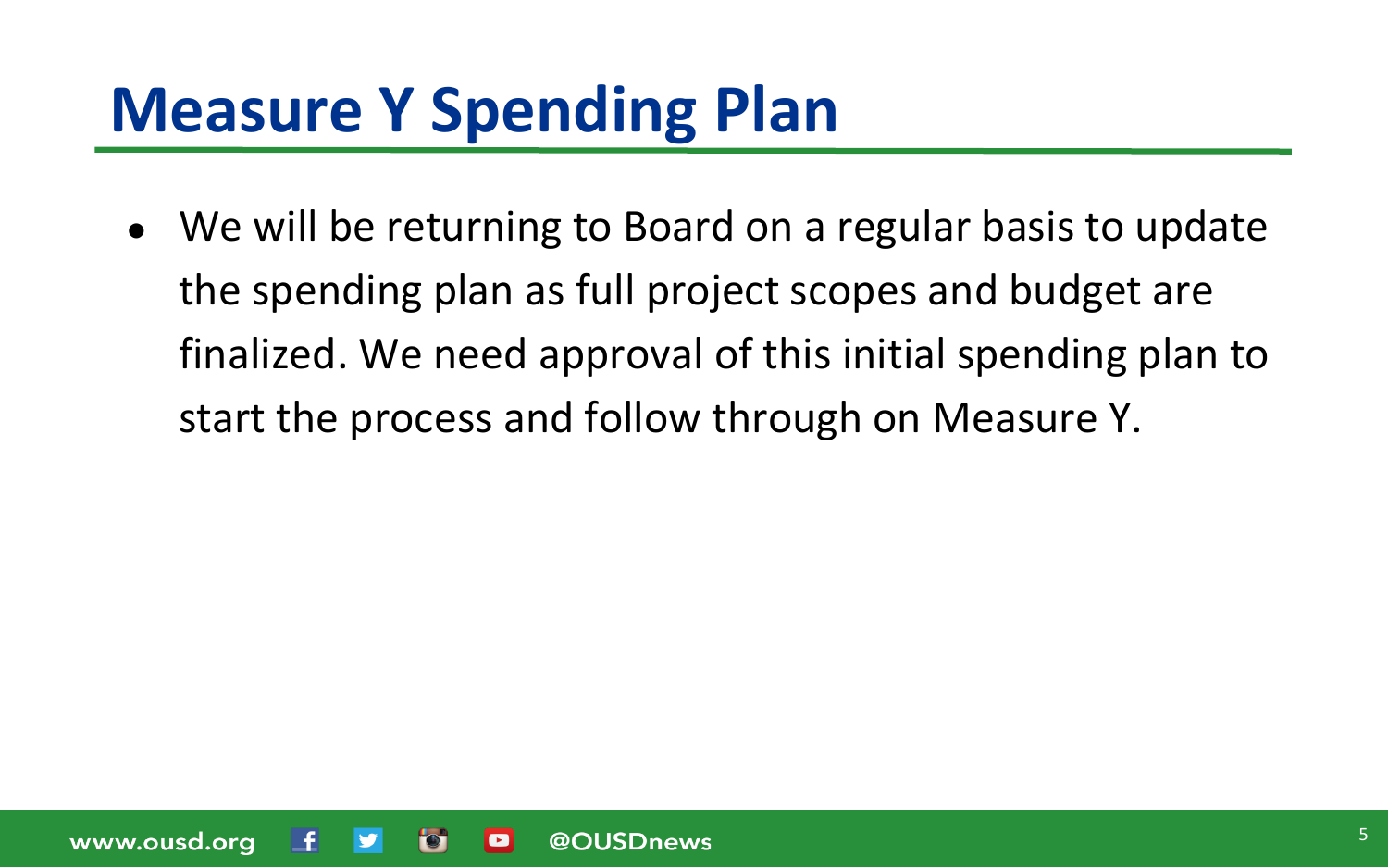# **Proposed Spending Plan April 2021**

| Measure Y - April 2021 Proposed Spending Plan and Drawdown |                                                                         |                                 |                                |                            |                       |                           |                    |
|------------------------------------------------------------|-------------------------------------------------------------------------|---------------------------------|--------------------------------|----------------------------|-----------------------|---------------------------|--------------------|
| <b>Site or Project Name</b>                                | <b>Project Type or Category</b>                                         | 1st Draw May 2021               | 2nd Draw, May 2023             | 3rd Draw, June 2025        | 4th Draw, May 2027    | <b>Preliminary Budget</b> | % of total<br>bond |
| <b>CCPA</b>                                                | <b>Site Expansion</b>                                                   | s<br>$35.500.000$ : \$          |                                | S.                         | s                     | \$.<br>35.500.000         | 4.83%              |
| <b>Claremont MS</b>                                        | Cafeteria/MPR                                                           | s<br>18,000,000                 | S                              | Ŝ                          | s                     | 18,000,000<br>Ŝ           | 2.45%              |
| <b>Elmhurst United MS</b>                                  | <b>Site Modernization</b>                                               | S<br>1,000,000                  |                                | S<br>9,000,000             |                       | 10,000,000<br>\$.         | 1.36%              |
| <b>Garfield ES</b>                                         | <b>Site Renovation</b>                                                  | \$<br>$5,670,000$ \$            | ÷                              | $20.800,000$ \$<br>\$      | 30,230,000            | S<br>56,700,000           | 7.71%              |
| <b>Hilcrest ES</b>                                         | <b>New Kitchen</b>                                                      | \$                              | \$<br>$\overline{\phantom{a}}$ | \$<br>$170,000$ \$         | $1,530,000$ \$        | 1,700,000                 | 0.23%              |
| Laurel CDC                                                 | <b>Site Renovation</b>                                                  | s<br>11,500,000                 |                                |                            |                       | 11,500,000<br>s           | 1.56%              |
| <b>Marcus Foster ELC</b>                                   | <b>Site Specific Projects</b>                                           | s                               | 1.500.000<br>S                 |                            | S<br>13,500,000       | \$<br>15,000,000          | 2.04%              |
| <b>McClymonds HS</b>                                       | <b>Site Renovation</b>                                                  | Ś<br>$6,500,000$ $\frac{1}{5}$  | $20,000,000$ \$                | 38,500,000                 |                       | \$.<br>65,000,000         | 8.84%              |
| <b>Melrose Leadership Acad.</b>                            | <b>Site Expansion</b>                                                   | \$<br>$4.950,000$ \$            | $15,000,000$ $\frac{1}{5}$     | 29,550,000                 |                       | 49,500,000<br>s           | 6.73%              |
| <b>Roosevelt MS</b>                                        | <b>Site Renovation</b>                                                  | \$<br>$7,600,000$ $\frac{1}{5}$ | 63,000,000 \$                  | ÷                          | s                     | s.<br>70.600.000          | 9.61%              |
| lPiedmont ES                                               | <b>New Kitchen</b>                                                      | s                               | s.                             | \$<br>200,000              | <b>S</b><br>1,800,000 | 2.000.000<br>s            | 0.27%              |
| <b>Skyline HS</b>                                          | <b>ADA Compliance / Seismic</b>                                         | s<br>1.000.000                  | ! s<br>$5.000.000$ $\approx$   | 3.000.000                  | S<br>1.000.000        | \$.<br>10.000.000         | 1.36%              |
| <b>Permanent Central Admin</b>                             | <b>Central Admin Placeholder</b>                                        | s<br>50,000,000                 |                                |                            |                       | 50,000,000<br>S           | 6.80%              |
| <b>Access and Quality Imp.</b>                             | <b>Support for school</b><br><b>Expansions/Consolidations</b>           | s<br>$1.000.000$ \$             | $3.000.000$ \$                 | $3.000.000$   \$           | $3,000,000$ \$        | 10.000.000                | 1.36%              |
| <b>District Wide Initiatives</b>                           | <b>Facilities &amp; Tech Imp.</b>                                       | \$<br>$9,000,000$ \$            | $32,000,000$ $\frac{1}{5}$     | $32,000,000$ $\frac{1}{5}$ | $33,000,000$   \$     | 106,000,000               | 14.42%             |
|                                                            | <b>Health &amp; Safety Upgrades</b>                                     | s<br>$5,000,000$ $\frac{1}{5}$  | $13,000,000$ $\frac{1}{3}$     | $14,000,000$ \$            | $13,000,000$ \$       | 45,000,000                | 6.12%              |
|                                                            | <b>Energy Eff. &amp; Sustainability</b>                                 | \$<br>$5.000.000$ $\pm$ \$      | $12.000.000 \pm$ \$            | $11.000.000$ S             | $11.000.000$   \$     | 39.000.000                | 5.31%              |
|                                                            | <b>Utilization Improvements</b>                                         | \$<br>$1,000,000$ $\pm$ \$      | $3,000,000$ $\pm$ \$           | $3,000,000$ $\frac{1}{5}$  | 3,000,000             | S<br>10,000,000           | 1.36%              |
| <b>Bond Program Contingency</b>                            | For Unanticipated costs.                                                | s<br>8,500,000 \$               | $24,000,000$ \$                | $10,150,000$ \$            | 30,850,000            | S<br>73,500,000           | 10.00%             |
| <b>Bond Program Management</b>                             | Project & Const. Managers.<br><b>Facilities Admin &amp; Mgnt. Staff</b> | \$<br>14,000,000 \$             | $14,000,000$ \$                | $14,000,000$ \$            | $14,000,000$ \$       | 56,000,000                | 7.62%              |
|                                                            | <b>TOTALS</b>                                                           | \$<br>185,220,000               | -S<br>205,500,000              | \$.<br>188,370,000         | -S<br>155,910,000     | \$<br>735,000,000         | 100%               |

 $\blacktriangleright$ 

**D** 

 $\Box$